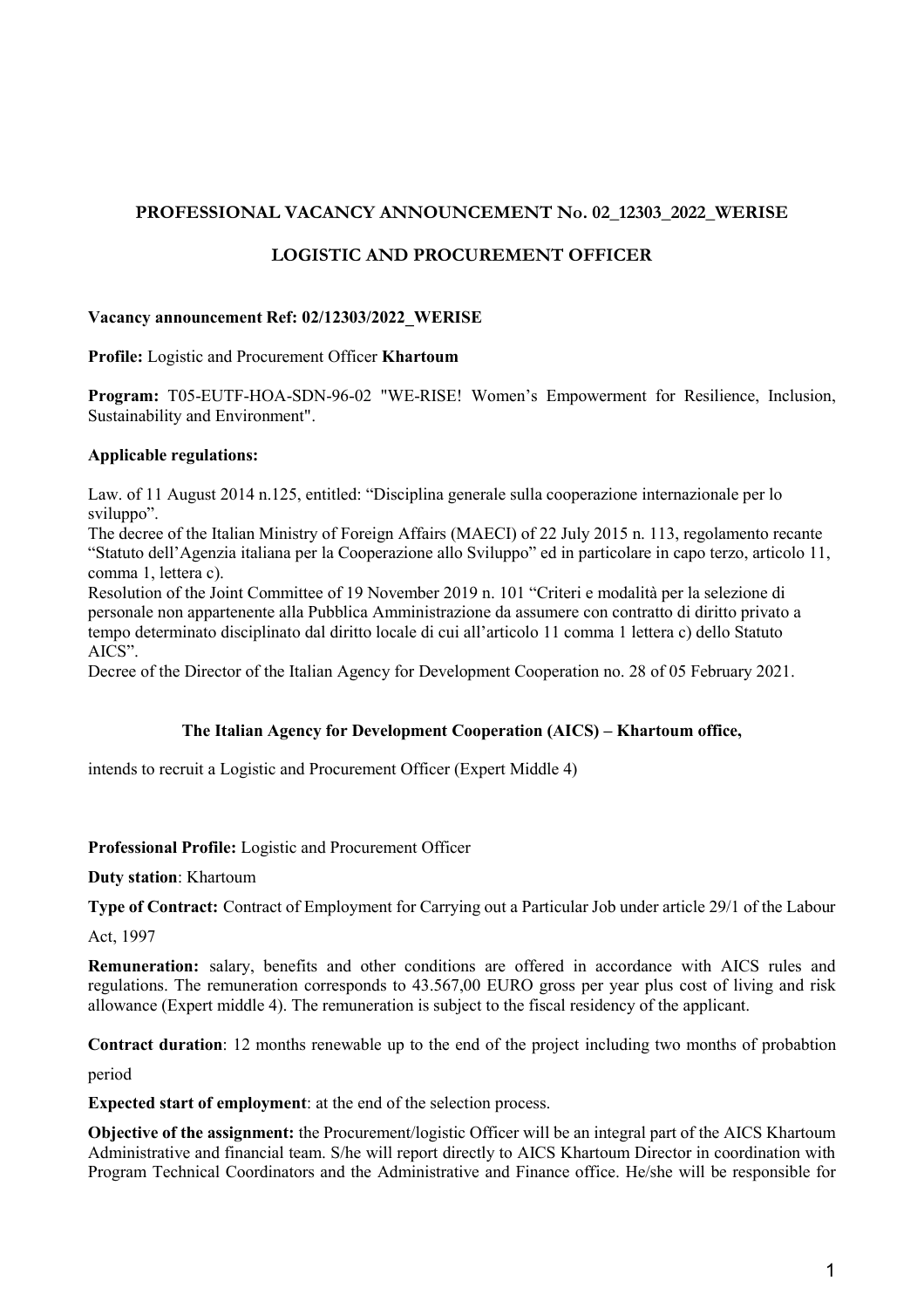logistics operations including planning, coordination of incoming shipments, warehousing, in-country transport, establishment of logistics hubs and distribution. **Job description:**

The Procurement/logistic implements the following tasks:

- Establishing and implementing the procurement plan.
- Organising and preparing all calls for tenders and calls for proposals in compliance with the Italian Procurement Law, as well as the Practical Guide to Contract Procedures for EU External Actions (PRAG).
- Defining Terms of Reference of tenders and calls for proposals in collaboration with the technical experts.
- Supporting the evaluation commission in the award process for tenders.
- Preparing any documentation related to contracts and agreements.
- Ensuring the correct implementation of all contracts and agreements.
- Ensures service provider performance including use of key performance indicators.
- Participate in programme planning, and advises on logistics considerations.
- Ensure appropriate processes and systems are in place to ensure efficiency of the logistics operations (e.g. customs clearance, transport requests, receipt and dispatch of goods).
- Establishes and maintains logistics plans and delivery plans further to supply availability plans. Coordinates with Sate offices as might be required.
- Establishes routing and scheduling plans for in country distribution. Coordinates shipment planning with State offices.
- Raises logistics bottlenecks to supervisor for prioritisation.
- Ensure regular and timely transmission of pipeline, logistics monitoring information, stock levels and distribution status to programmes and logistics focal point at national level.
- Ensure the maintenance of AICS facilities and related equipment
- Supervise the supply of AICS office needs in accordance with the internal regulations and ensure a proper archiving of all related documents
- Manage efficiently AICS stocks (Regular inventory / Follow up / replenishment)
- Follow up the allocation of assets (Identification / Labelling, tracking, repairing of all equipment)
- Manage the vehicle fleet and optimize the related cost (cars maintenance / control of consumption)
- Ensure a proper planning of movements for all AICS staff (drivers duty shift / cars availability)
- Supervise and follow up the security services and ensure the guards will perform according to the AICS needs and rules.
- Conducts special management reviews and/or follow-up on audit observations to assist in the improvement of office procedures and practices related to logistics.

**Prohibition to engage in other activities:** The selected candidate must not have carried out, during the last three years, any business activity in the country of service, or be in a situation of conflict, even potential, of interests that undermine the impartial exercise of the functions, as provided for in Article 53 of Legislative Decree no. 165 of 2001, referred to in Law No. 190 of 2012 and by the Code of Ethics and Conduct of AICS. The Administration reserves the right to verify, under penalty of exclusion, the compliance of what has been declared in this regard by the selected candidate.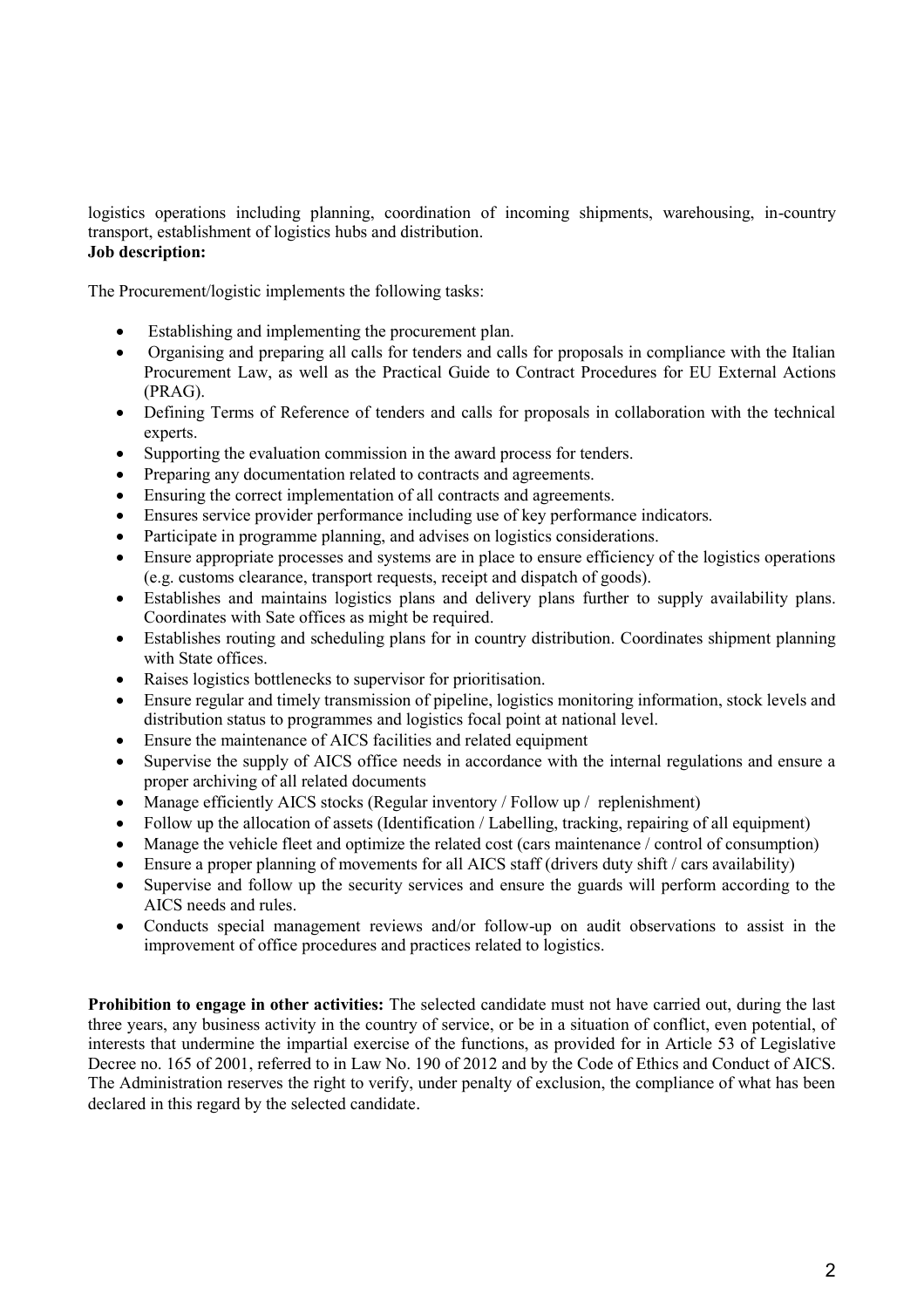## **2. REQUIREMENTS**

Candidates will be considered eligible for selection on the basis of the following essential requirements, to be fulfilled by the deadline for applications:

- a) Age not exceeding (at the time of signing the contract) that required for retirement by local regulations (60 years), or by Italian regulations (ref. Law 398/87) for candidates' subject to the Italian social security system (67 years);
- b) Being medically fit for employment;
- c) To have acquired the academic qualification required by the selection notice;
- d) To have acquired the professional experience required by the selection notice;
- e) excellent knowledge of English and Italian language;
- f) To have knowledge and consistent effective use of the main Microsoft Office applications.

The requirements set out in this Article shall be met throughout the duration of the contract.

#### **2.1 Essential requirements**

- A) University degree (level 7 European Qualification Framework EQF) in Supply Chain Management, Business Administration, Management, International Economics, Engineering, International Development, Contract/Commercial Law. The candidates can avail themselves of the equivalences for the admission to public coopetition, published on the web-site of the Ministry of the Education, University and Research www.miur.it. Other degrees/diplomas (level 6 European Qualification Framework EQF) will be considered if supported by a qualified professional experience in the sector of intervention of at least 5 years;
- B) Al least nine (9) years post-graduate progressive experience in the logistic/procurement sector.
- C) Proficient computer skills including Microsoft programs, spread sheets, Email (Outlook) and internet
- D) To have a written and spoken knowledge of English language, at least level C1 of the Common European Framework of Reference for Languages.
- E) To have a written and spoken knowledge of Italian language, at least level C2 of the Common European Framework of Reference for Languages.
- F) Not having sustained, in the three-year period preceding the date of expiry of the notice, an assessment of insufficiency in the assessment of work done/performed in the context of employment contracts signed with AICS offices other than Khartoum

### **2.2 Preferred requirements**

- *-* Working experience with grants and tenders, and thorough knowledge of rules, regulations and procedures in use by the EU (e.g. reporting obligations; PRAG) in developing countries with international organizations, governmental and/or non-governamental.
- *-* post-graduation degrees (Master-Doctorate) in administrative/ procurement/logistic
- *-* Knowledge of Arabic
- Previous working experience with the Italian Cooperation (MAECI DGCS / AICS);
- Similar professional experience carried out in Arab-speaking countries.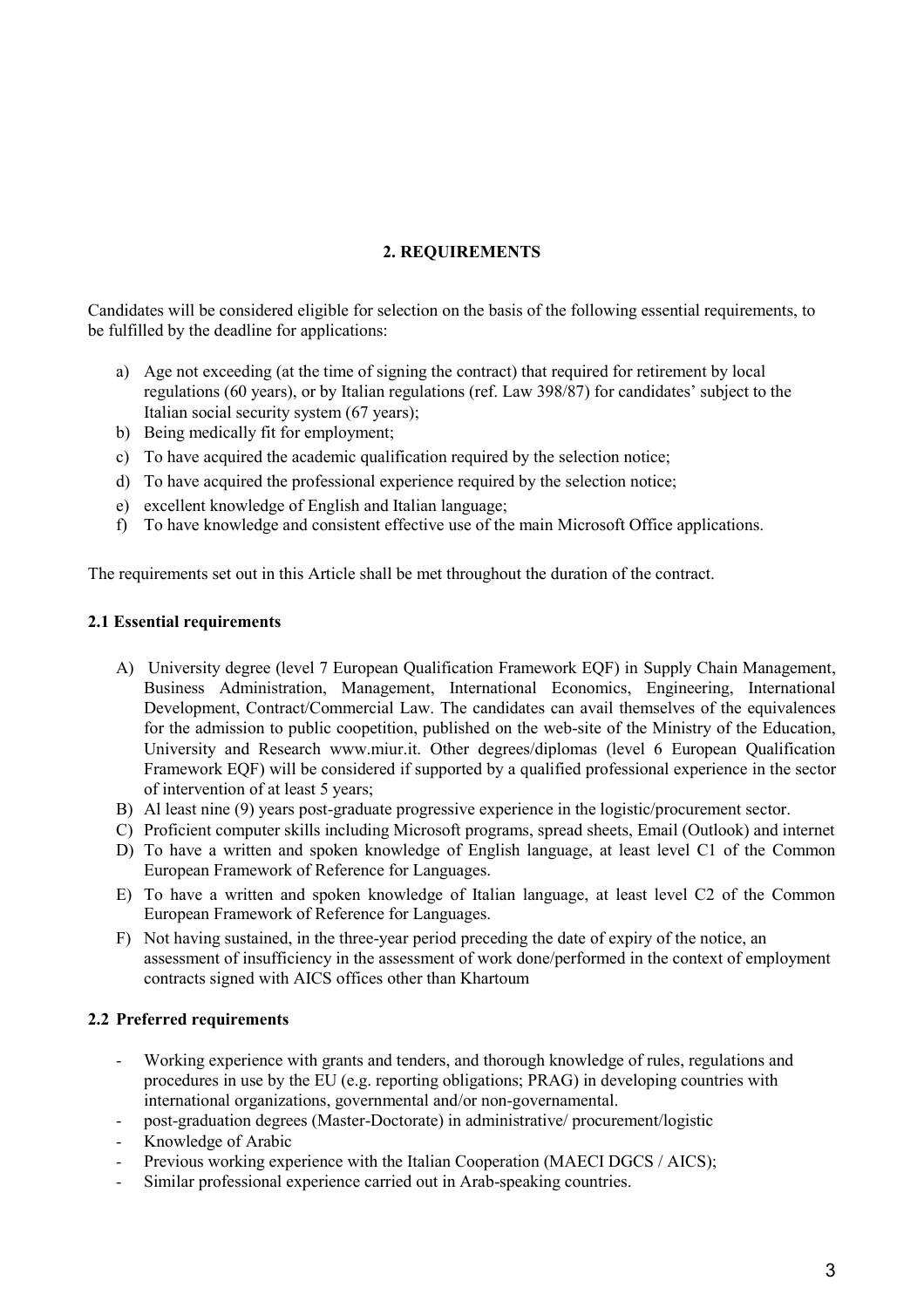## **3. HOW TO APPLY**

**3.1** In the application, drawn up in the form of a self-declaration of certification pursuant to the art. 46 and 47 of Presidential Decree no. 445 of 28.12.2000, candidates must declare under their own responsibility:

- a) Surname, name, date and place of birth;
- b) Residence;
- c) Citizenship;
- d) Full enjoyment of political and civil rights;
- e) Absence of convictions for any criminal offence and absence of any pending criminal and accounting offences both in Italy and abroad;
- f) Not to have been dismissed, dispensed, declared lapsed or fired from employment in a public administration, both in Italy and abroad;

Any false declaration will incur penal sanctions according to article 76 of Italian D.P.R. 28.12.2000, n. 445. as subsequently amended and supplemented, facing immediate termination of employment and loss of any wrongfully obtained benefit.

**3.2** The application shall also include:

- 1) Motivation letter in English dated and signed
- 2) Copy of valid passport/ID card
- 3) Curriculum vitae in Europass format and in English dated and signed including authorization to process personal data, with a precise time indication of the professional experience relevant to this notice, without overlapping
- 4) Self-declaration as per paragraph 3.1 dated and signed

The applicant should also provide a telephone number, a home address and an email for communications. The applicant must communicate any changes occurring after the submission of the application for this vacancy.

The applications, duly dated and signed, should be submitted in non-modifiable pdf format to the following email address: <u>[recruitment.sudan@aics.gov.it](mailto:recruitment.sudan@aics.gov.it)</u> by 13<sup>th</sup> February 2022 at 14:00 (KHARTOUM TIME).

The subject of the email must contain the vacancy announcement Code **02/12303/2022\_WERISE**

Please note that only complete applications received within the deadline will be accepted and considered.

### **4. EXCLUSION FROM SELECTION PROCEDURES**

The following will determine exclusion from the selection procedure:

- a) Applications lacking any of the essential eligibility requirements;
- b) Applications received after the deadline stated in this announcement and not following terms and modality set out in the present announcement;
- c) Application documents not signed.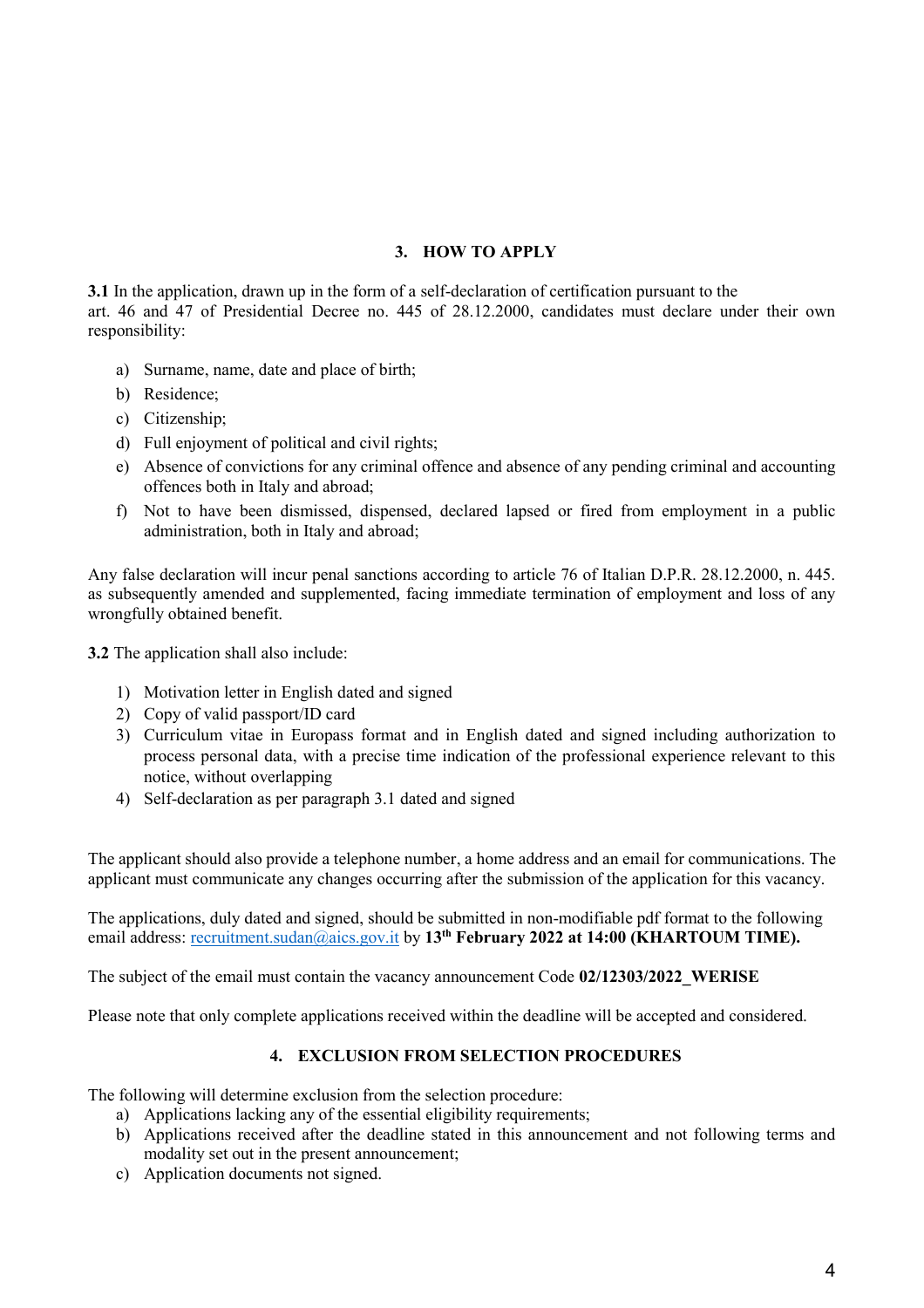# **5. EVALUATION OF APPLICATIONS**

Once the terms of validity of the notice have elapsed, the head of AICS office in Khartoum assesses the admissibility of the applications regarding the presence of the essential requirements and the absence of causes for exclusion. The exclusion is communicated to the candidates concerned.

Subsequently, a recruitment commission of three members appointed according to art. 2 of the document approved by the *Delibera* n.101 of the Joint Committee n.101 evaluates the merits of applications by assigning a maximum overall score of 100 points according to the following criteria:

### **QUALIFICATIONS (Max 70 points)**

- *-* Additional academic titles than the obligatory one: up to 10 points;
- *-* Language skills: up to 10 points;
- *-* Professional experience: up to 40 points;
- *-* Other qualifications of professional skills: up to 10 points.

#### **INTERVIEW (Max 30 points)**

Candidates who score at least 40 points, in the assessment of qualifications, are invited for an interview. A maximum score of 30 points can be attributed. The interview will be carried out through audio/video connection, or at the premises of the Italian Agency for Development Cooperation in Khartoum.

The interview shall be held in the languages indicated in the vacancy announcement and shall assess the applicant's knowledge and experience, languages skills, his or her ability to carry out the position and any other skills deemed necessary to assess the candidate's profile in relation to the post to be filled.

The invitation for an interview is sent by e-mail to the address indicated by the candidate in the application.

Applicants are not entitled to reimbursement of any costs incurred in connection with the interview.

Following the interview process, a list of candidates is prepared including only candidates with an overall score of not less than 60% of the maximum attributable points (60 points).

#### **6. RESULTS OF THE SELECTION**

The candidate with the highest score in the ranking list is declared the winner. S/he is informed by email or any other appropriate means.

The ranking list remains valid for one year and can be extended for another year for motivated needs related to the implementation of the initiative. In case of a decline by the winning candidate or an early termination of the contract, the office reserves the right to appoint another candidate from the ranking list - if the necessary financial resources are available.

In the event of equal scoring, the youngest candidate will be preferred.

The ranking list is published on AICS and AICS Khartoum Office website

In the employment contract between AICS Khartoum and the candidate - selected through the recruitment procedure – both parties can – in the presence of a just cause or a fact of such gravity that does not allow the continuation, not even provisional, of the employment relationship - withdraw from the contract.